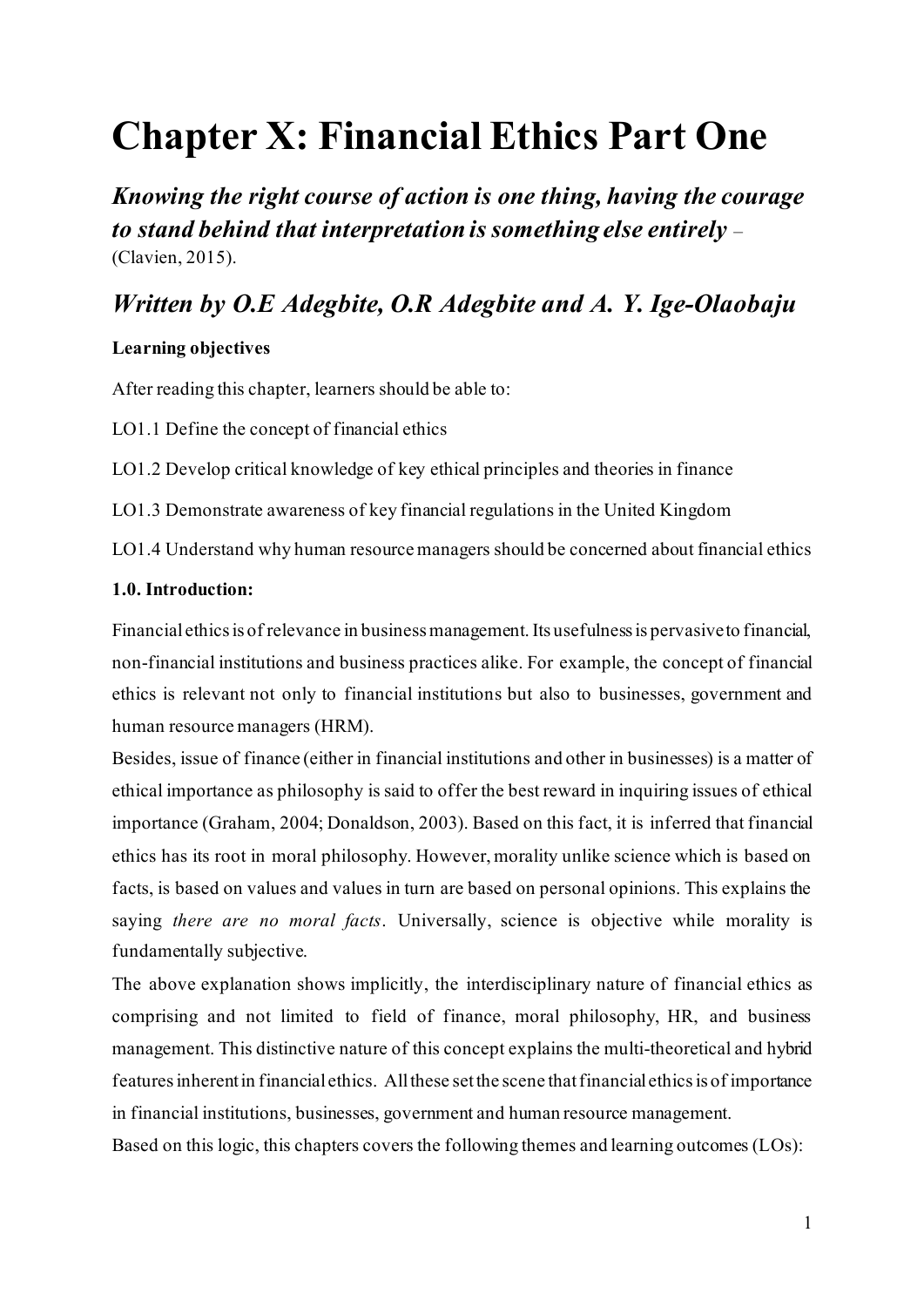- (i) Definition of financial ethics;
- (ii) Development of critical knowledge of key ethical principles and theories in finance;
- (iii) Demonstration of awareness of key financial regulations in the United Kingdom;
- (iv) Understanding why human resource managers should be concerned about financial ethics.

As reflected in the listed learning outcomes, because of the sheer importance of financial institutions, implications of unethical conducts in financial sector to wider economy, this chapter focuses primarily on financial institutions, management of financial reports and financial regulations and relevance of human resource management in financial ethics. The chapter by nature is descriptive with use of modest and relevant case studies intentionally selected to cover other areas of businesses outside financial sector. The chapter's descriptive nature aims to accommodate readers with no financial, ethics (philosophy) backgrounds while incorporating and highlighting human resource management in these disciplines.

This chapter in part helps in furthering need for interdisciplinary consideration of business management themes in contemporary business practices. It also conforms with business school pedagogical demands for adequate classroom discussions with relevant examples. Key words: financial ethics, theories of ethics, human resource (HR) managers, morality,

moral hazards, unethical conduct, financial regulations.

### **GROUP ACTIVITY 1.**

- 1. *Financial ethics cover financial activities, conducts of financial institutions, other businesses including ethics. Is this statement true? Come up with logical explanation for your answer.*
- 2. *Does Human resource management play important role in the formulation and adherence to ethical conducts in the workplace. How and why?*

### **1.1.The Definition of Financial Ethics:**

Financial Ethics or business ethics (as some would refer to it) is a difficult term to define. The difficulties arise based on its moral philosophical root, its link to religion, including ties with existing law and societal views (e.g. norms, beliefs and values). In many countries and firms, religion does not tie people together, rather it is the autonomy to practice or not to practice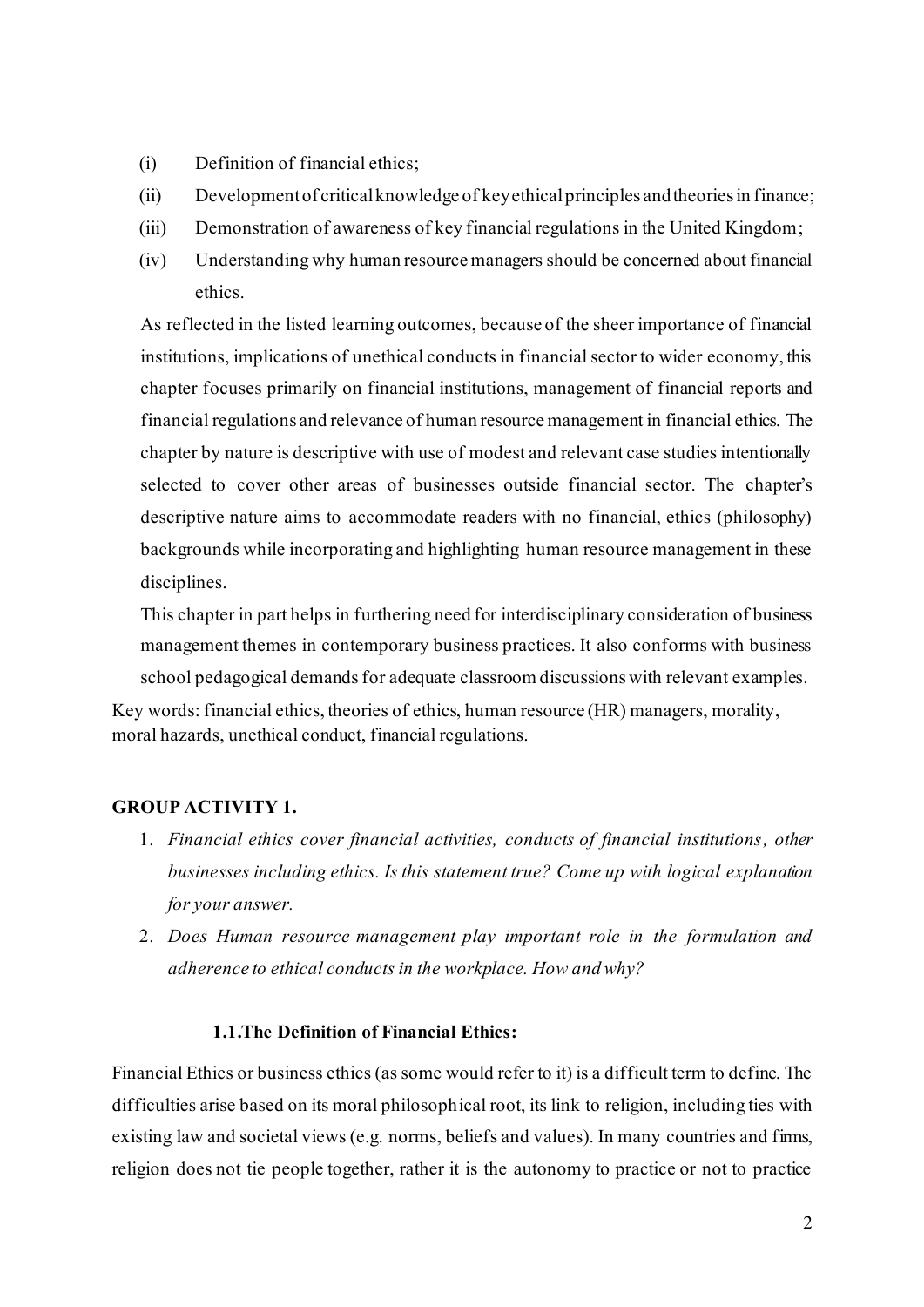whatever individual holds in high esteem (Clavien, 2015). In like manner, existing laws are prone to change. It is inconceivable to base ethical standard on such. It is also believed that laws do have their political undertones and politicians cannot be held to high ethical standards (Seven Pillars Institute, 2019).

While some believe that the judicial arm of the government has the responsibility of performing duties of checks and balances including reviewing laws as it relates to its constitutionality. Others are quick to remind us that, judicial arm of government consists of political appointees. This translates that their appointment to the judicial offices may not be without predetermined agendas and compromise tendencies. Lastly, societal held views may be based on historically held beliefs which are in modern times perceive in negative terms. In another light, such views may represent the privileged and powerful few in the society. While the privileged minority may move the society forward to high ethical stance; however, this is not immune against abused or generational (historical) relevance/irrelevance.

The above explanation shows the inherent difficulty associated with defining financial ethics. In addition to issues of difficulty surrounding ethical consideration, there are other factors linked to this important concept. For example, the basis of a moral perspective cannot be separated from its underlying principles. Also, societal views (as mentioned above) are the social factors that play important role in a person's decision to bend or break rules, or to keep them.

Thus, it is important that any definition of financial ethics include how we may consistently challenge ourselves to do better in all aspects of life as it concerns ethical analysis. This implies that defining financial ethics must have element of continuous review of moral beliefs, actions taken for the common good in the organisations and society at large. Financial ethics therefore could be defined as the *continuing drive towards reviewing own moral beliefs, actions and conducts, and making efforts that the organisation an individual is opportune to lead and manage base its actions and operations on standards that are always reasonable and generally considered acceptable for the common good.*

#### **1.2.Relevance of Ethics in Finance**

The collapse of many businesses particularly over the last decade till present time is associated with issue of unethical practices in finance. Of note are, the collapse of Carillion which has been linked to unethical practices in financial reporting (BBC News, 2018). The financial (accounting) misconduct of the energy giant Enron in the Fall of 2001, including the auditing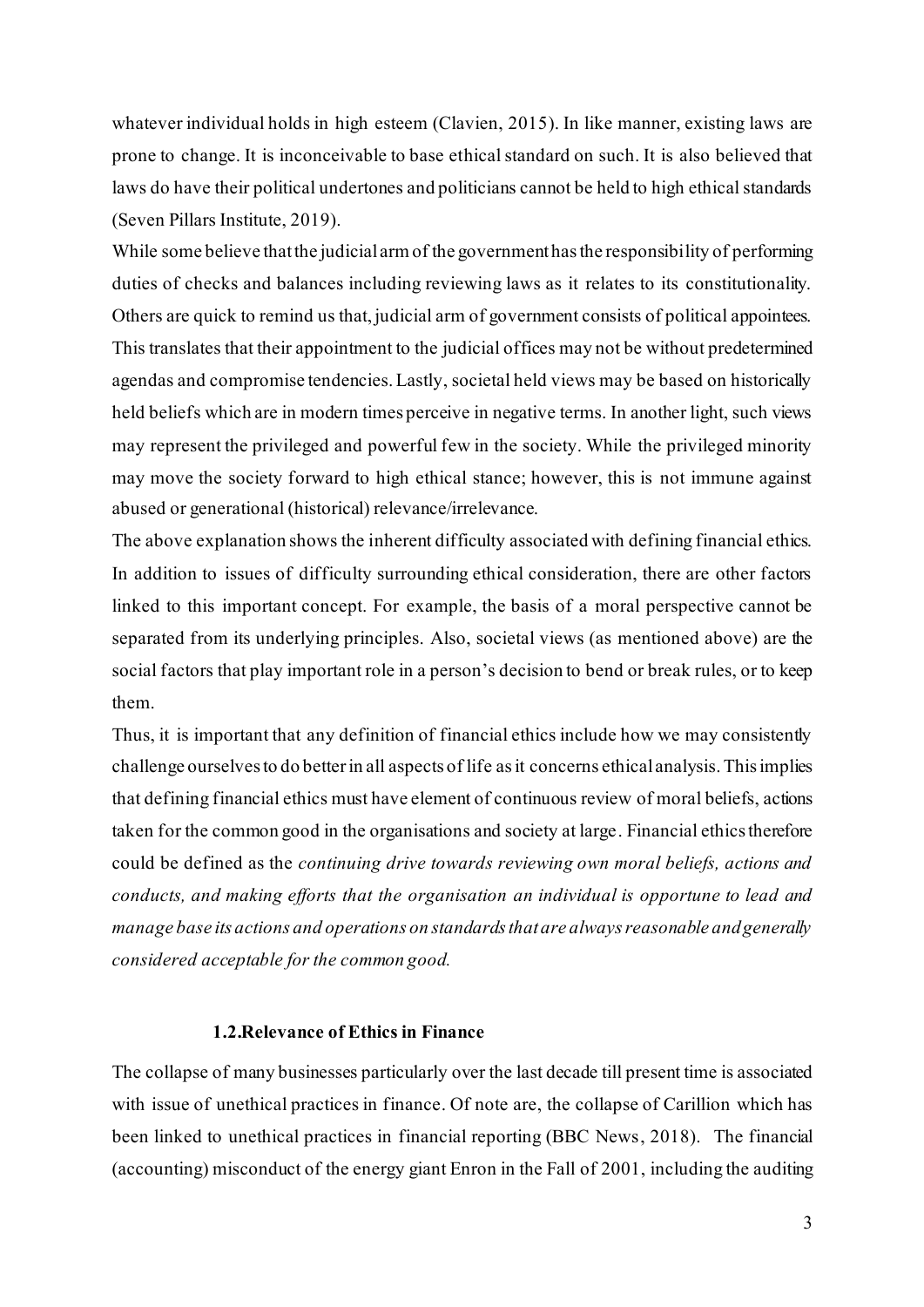firm Arthur Andersen (AA), its indictment (in March 2002) and conviction ( in June 2002) for obstruction of justice. Similarly, the financial crisis of 2008/09 readily brings to fore the relevance of ethic in finance. While this is true, it is therefore important to consider underlying assumption – theories of financial ethics.

#### **2.0.Theories of Ethics in Finance**

Ethics is inherently associated with morality; while morality is construed as moral judgements, generally acceptable standards and codes of conduct (Taylor, 1975). Generally, ethical theories are normative in nature, as they centred on developing the framework to guide relevant professionals in their conducts particularly to act in a generally acceptable manner (Hunt & Vitell, 1986).

Accountants and other financial experts are required to act in accordance with the rules and regulations, any act outside this may amount to ethically questionable conducts. Considering this view, theories of ethics are not only relevant in Finance but could offer important insights into the basic underlying factors behind unethical behaviours.

The first consideration is the moral view of how humans ought to live and behave. This view constitutes the normative theories of ethics. They are generally classified into two mainly deontological or teleological. Deontological theories reflect individual behaviours and/or inherent aptness of a conduct while teleological theories reflect the outcomes of behaviours or actions. However, many moral ethical theorists have argued for a mixed framework of deontological - teleological theories of ethics.

Other identified ethical theories include ethical egoism, ethical universalism, hedonism, systems perspective, naturalism and virtue theory, existentialism, Kantianism, Utilitarianism, Contractualism (Graham 2004). Other include social contract theory, Integrative social contracts theory (ISCT), stakeholder theory, and experimental economics/game theory (Donaldson, 2003; Donaldson & Dunfee, 2002; Clavien, 2015; Hunt and Vitell, 1986). The primary focus here is to identify theories of financial ethics for more discussion into theories of financial ethics, readers may check other scholarly materials (e.g. Clavien, 2015; Graham, 2004; Donaldson & Dunfee, 2002) for more insights on them. However, some of these theories are briefly considered.

Ethical egoism construes that individual should always attempts to advance their personal greatest profit.Conversely, ethical universalism construes that a conduct is right only if it yields the greatest wellbeing for the greatest people. Closely related to egoism is hedonism. It is the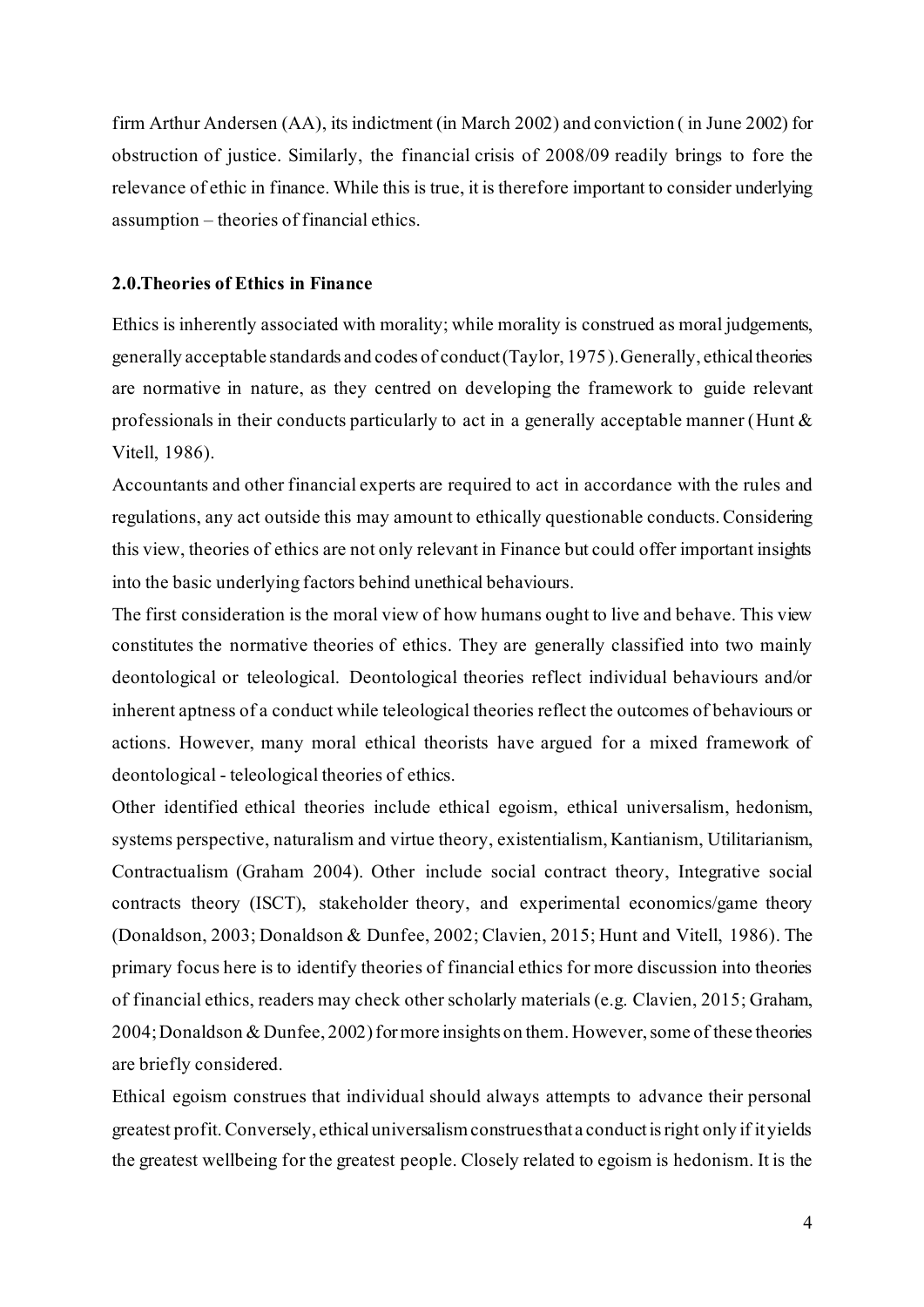belief that the essence of living is to live pleasurably. Thus, according to the hedonists, the best form of life is the most pleasurable one. The hedonists believe enjoying life should be highly desired and use this mindset in valuing pleasure. This represents a misconception of what pleasure connotes. Systems perspective refers to "a system consists of set of components that are part of and operate in the context of an entity to comply with a standardized requirement" (Clavien, 2015).

Of all the theories listed above, Integrative social contracts theory (ISCT), seems to capture various aspects of ethically related business transactions. According to Donaldson & Dunfee, (2002), ISCT highlights the ethical importance of long existing norms in the industries, businesses, and other economic groups. This theory goes beyond normative assessment of certain ethical problem as articulated by Kantian Deontology (virtue). The uniqueness and scope of ISCT is seen in its generally- held intuition that various ethical guidelines are at times suitable for various industries, businesses and profession. It reflects a novel approach to business ethics, that stresses the implicit understandings or ''contracts'' that connect industries, businesses, and economic systems into moral communities.

ISCT thrives on the assumption that the legitimacy of social contracts emanating from particular cultural and geographic contexts is valid. However, it also recognises the limitation of the legitimacy. It acknowledges the moral authority of relevant transcultural truths, for instance, the notion that human beings irrespective of their background are worthy of respect. As Donaldson & Dunfee, (2002), stated any social contract construct outside these boundaries should be considered as illegitimate regardless its wider acceptability within any financial or economic setting. These settings could be seen as consisting ''micro'' social contracts, irrespective of their level of existence - national, industrial, or business. They need to adhere to an assumed ''macro'' social contract that highlights moral responsibilities for any social contracting. In this sense, ISCT occupies midpoint on the spectrum of moral belief that distinguish relativism from absolutism. It allows significant ''moral free space'' for countries and or governments and other economic clusters to form their distinguishing ideas of economic fairness while setting boundaries against un-toward disregard for core human values.

According to the proponents of this theory, the primary intent of the theory is to highlight the ties that bind us together as humans regardless of where you come from. The HR practice as employee advocate operate in a complex business environment with series of interests (shortterm, long-term, etc). However, the discipline could leverage on insights from ISCT to build, balance competing set of stakeholders' interests on the fulcrum of ''macro'' social contract as against instilling practices that favour ''micro'' social contracts.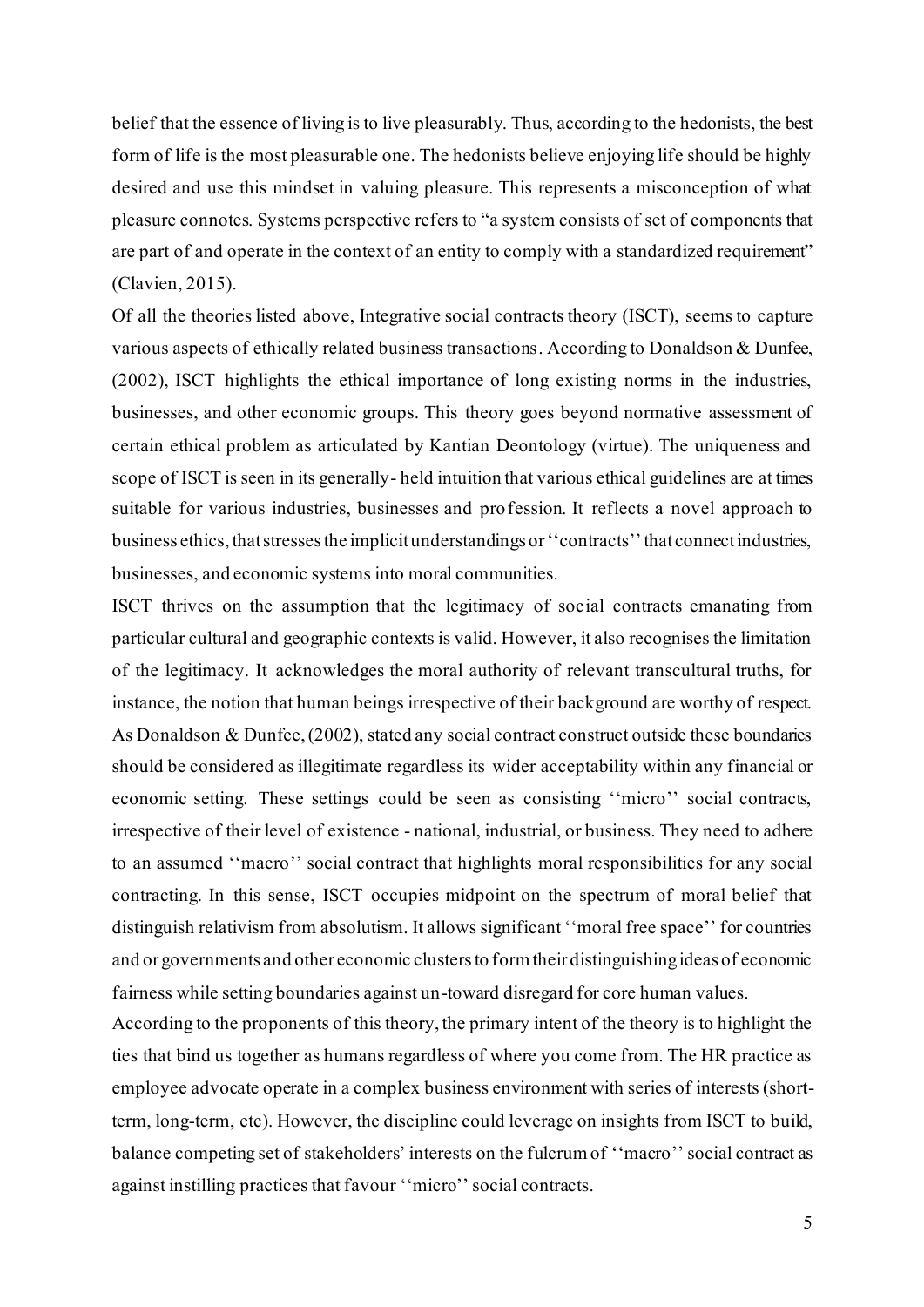This should be the basis of professional conduct regardless of any profession – accountant, CEO, HR practitioners, different professionals manning various government regulatory financial sectors.

### **GROUP ACTIVITY 2.**

- 1. *Identify five theories of Financial ethics. Discuss any two of them.*
- 2. *In what ways does integrative social contracts theory (ISCT) support the idea of the common good. How does ISCT be applied in HR practice.*

#### **3.0. Regulations in the Financial Sector**

#### 3.1. Introduction

This section examines regulations in the financial sector. The section begins by considering and analysing different definitions of financial regulators and then, followed by the definition adopted in this chapter. The purpose, importance and objectives of financial regulations within the UK context is subsequently considered. The section then identifies the financial regulators within the UK and analyse the similarities and differences in their roles as well as the laws that govern their activities. The key financial regulators considered include: Financial policy committee of the Bank of England (BoE), Prudential Regulation Authority (PRA), Financial Conduct Authority (FCA), Competition and Market Authority and International Monetary Fund/World Bank (IMF/WB). The section ends with a summary of analysis on the impact of financial regulations on UK financial sector using case study evidence.

In order to ensure the safety and soundness of any economy, business activity, and the protection of consumers' interest, a well-functioning financial system is important. Within the framework of business, this objective is attained with the introduction of a set of rules which come in the form of regulations that guide the activities of the individuals and organisations that operate within the financial system. According to the Central Bank of Ireland, financial regulations are the rules that guide financial activities and puts into effect the application of these rules to firms that are operating within the financial industry such as banks, credit unions, insurance companies, financial brokers and asset managers (Central Bank of Ireland). Amadeo (2019) on the other hand describes financial regulations as those laws that govern banks, investment firms and insurance companies and protect customers from any form of financial risk or fraud. The point to note from the above description is that financial regulations are guidelines used to monitor the activities of the firms operating in the financial industry so as to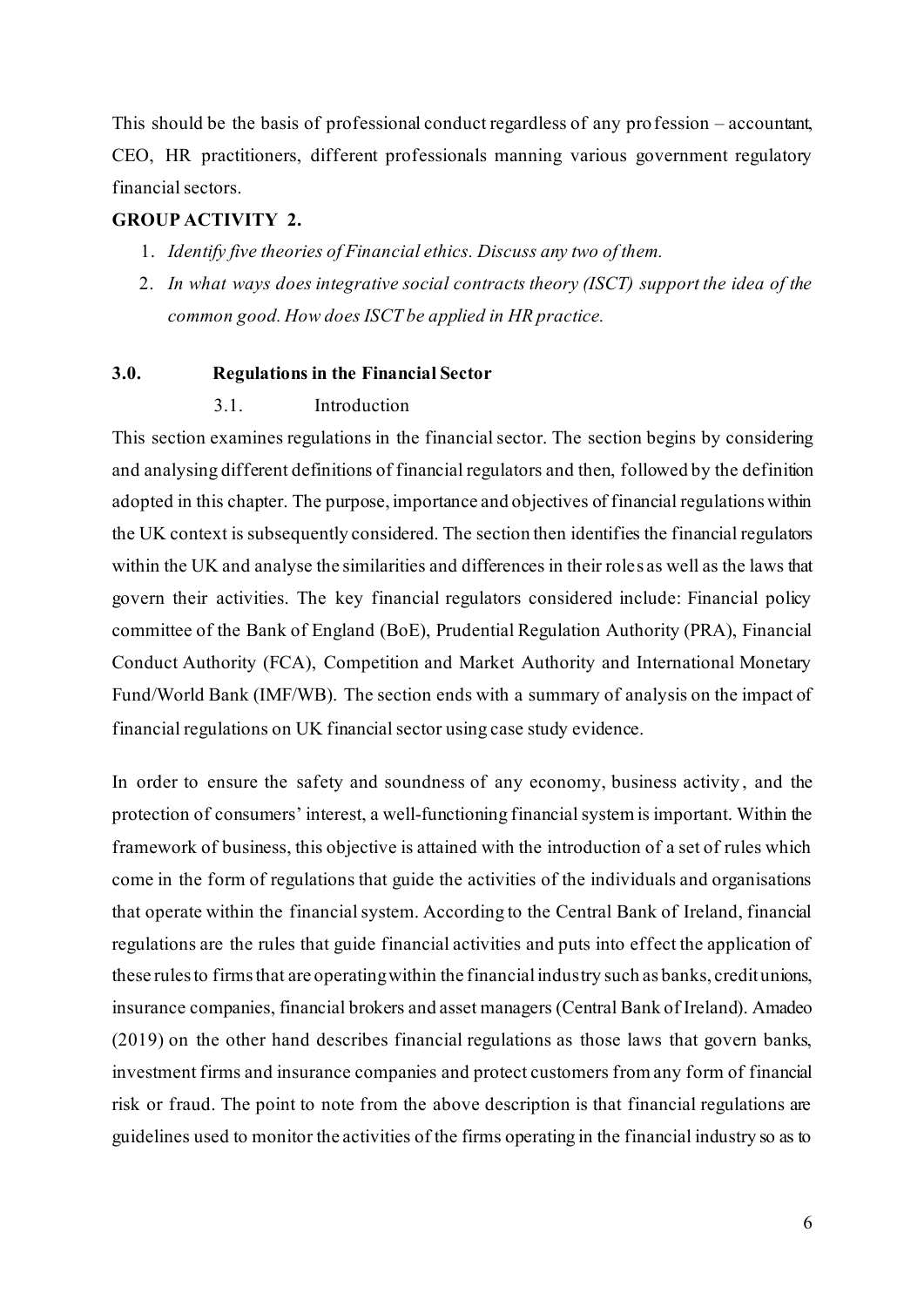protect customers from risk and fraud and also to ensure that the economy runs smoothly and efficiently (Amadeo, 2019; Brunnermeier et, al., 2009).

Within the context of business and management, financial regulations are referred to as the laws which firms operating in the financial industry must follow while carrying out their dayto-day activities. In accounting it is described as those forms of regulation, which subject financial institutions to certain requirements and guidelines which are aimed at maintaining and sustaining the integrity of the financial system. Given the above explanation, it can be argued that financial regulations are rules that compel financial institutions to meet certain requirements in their day-to-day activities in order to uphold the confidence of the customers and reliability of the financial system (IFRS, 2006: 528, ICAEW, 2011).

Given that regulations provide the code of practice which are used for the process of monitoring and supervising the activities that takes place within the financial industry (Brockington, 1993:190), the Financial Services and Markets Act (FSMA, 2000) has been identified as the main source of framework for the legislations that govern the system of banking and financial services within the United Kingdom. Although the current UK regulatory framework is derived mainly from the FSMA and related implementing legislation, it is also considerably influenced by various European laws which set minimum requirements for the regulation of banks and banking services in the European Economic Area (EEA). It is imperative to mention that individuals, businesses and the entire economy tends to depend on the financial system in one way or the other hence, it is important to consider the objectives and importance of financial regulations within the UK (Penn, et al., 2018; Hall, 2009).

#### **3.2. Financial Regulators in the United Kingdom**

This section will be considering regulatory bodies, set up under the terms of the Act of Parliament to regulate the activities of financial institutions and the economy (Brockington, 1993:190). The United Kingdom financial system is regulated by six regulatory bodies namely: Financial policy committee of the Bank of England (FPC), Prudential Regulation Authority (PRA) and Prudential Regulation Committee (PRC), Financial Conduct Authority (FCA), Competition and Market Authority (CMA), International Monetary Fund /World Bank (IMF/WB). The further discussion on these regulatory bodies is considered in table 1.0 in the next page. This is followed by analysis of the key differences and similarities in their activities.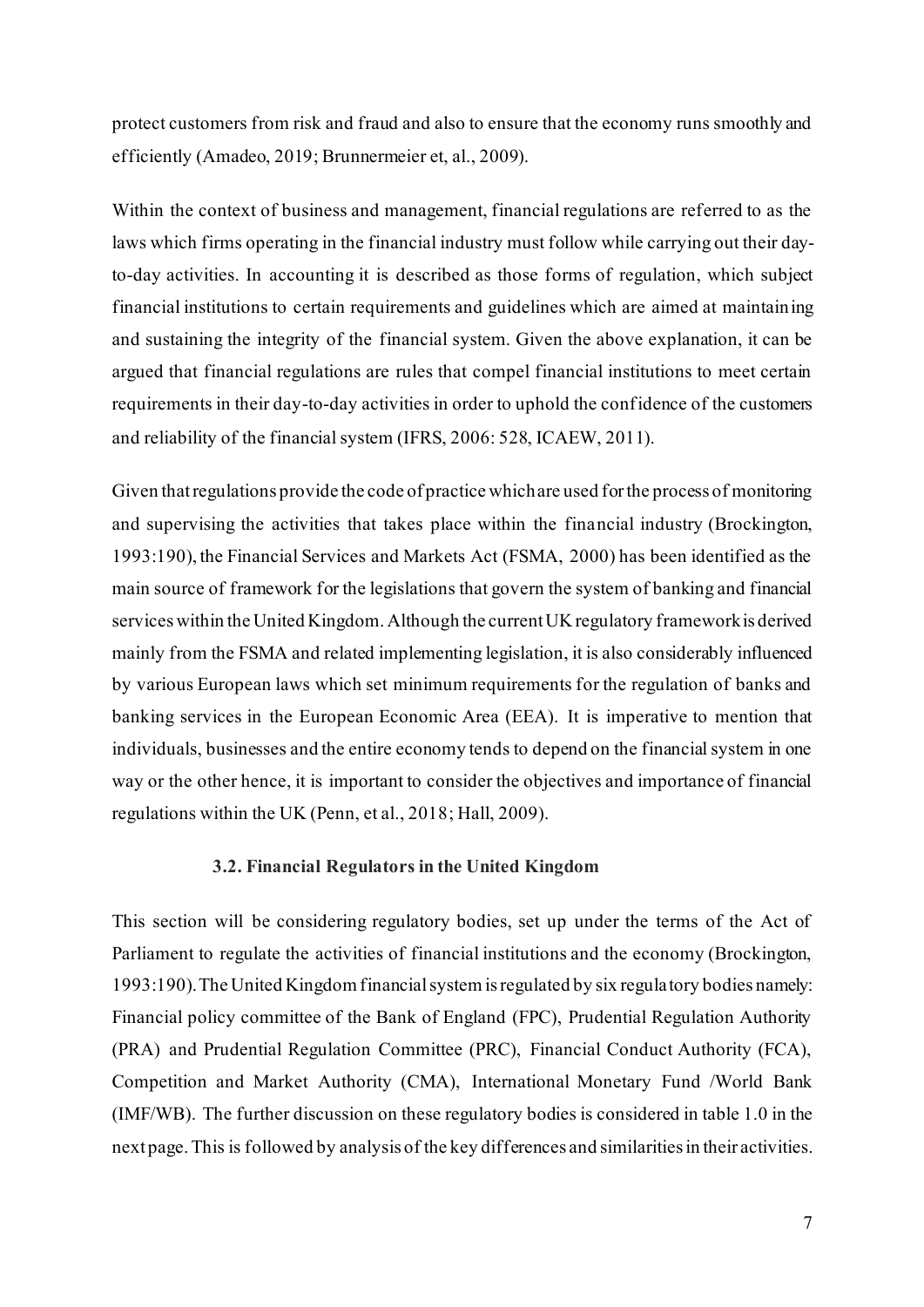| Regulator                              | <b>Brief Description</b>                    | <b>Constitutional Aims &amp; Objectives</b>                               | <b>Other Functions</b>                                                                 |
|----------------------------------------|---------------------------------------------|---------------------------------------------------------------------------|----------------------------------------------------------------------------------------|
| The Bank of England (BoE)              | UK's central bank                           | To promote the good of the people by maintaining                          | BoE esta blishes and oversee other                                                     |
|                                        |                                             | monetary and financial stability.                                         | regulatory bodies such as FPC                                                          |
| Financial Policy<br>Committee          | Established by BoE in 2013                  | To identify, monitor and take actions to reduce                           | FPC was part of the new system of                                                      |
| (FPC)                                  |                                             | systemic risks with a view to protecting and                              | regulation brought in to improve financial                                             |
|                                        |                                             | increasing the flexibility of the UK financial                            | stability after the financial crisis in the early                                      |
|                                        |                                             | system.                                                                   | 2000.                                                                                  |
|                                        |                                             | To support the economic policy of the government                          | It assesses how prepared the financial                                                 |
|                                        |                                             | and to publish Financial Stability Report which                           | system is to resist or tolerate risks or future                                        |
|                                        |                                             | sets out the committee's view on the main risks to                        | financial crisis. The Financial Stability                                              |
|                                        |                                             | financial stability.                                                      | Report of the FPC summarises the recent                                                |
|                                        |                                             |                                                                           | activities within the financial system and                                             |
|                                        |                                             |                                                                           | evaluates its impact and then considers any                                            |
|                                        |                                             |                                                                           | actions that need to be taken to address the                                           |
|                                        |                                             |                                                                           | identified issues<br>(Financial Policy                                                 |
|                                        |                                             |                                                                           | Committee, 2013).                                                                      |
| Prudential<br>Regulation<br><b>The</b> | Created by the Bank of England (BoE).       | To uphold the security and trustworthiness of                             | PRC has responsibilities within the BoE to                                             |
| Committee (PRC) &                      | BoE's functions are exercised by PRAs while | PRA-regulated firms.                                                      | function as the Bank's Prudential                                                      |
| Prudential Regulation Authority        | operating through PRCs which are            | To advance effective competition in the markets                           | Regulation Authority (PRA) as set out in                                               |
| (PRA)                                  | committees that was established under the   | for services that are provided by PRA-authorised                          | the Bank of England Act 1998 and                                                       |
|                                        | Bank of England Act 1998.                   | persons while executing their regulated activities.                       | Financial Services and Market Act 2000.                                                |
|                                        |                                             | to set the PRA levy by way of rules and to adopt                          | PRA supervises over 1,500 financial                                                    |
|                                        |                                             | the budget of PRA with the approval of the court                          | institutions which include banks and                                                   |
|                                        |                                             | (FSMA, 2000, PRA, 2018).                                                  | insurance companies.                                                                   |
|                                        |                                             | To ensure firms within the financial sector act                           | Monitors and supervises the different                                                  |
|                                        |                                             | safely and responsibly by making sure that they                           | aspects of the business such as the financial                                          |
|                                        |                                             | reduce their chances of getting into any form of<br>financial difficulty. | products and services. The PRA make sure                                               |
|                                        |                                             |                                                                           | that financial institutions provide these<br>services to their customers in a safe and |
|                                        |                                             |                                                                           | sound way and in a manner, which avoids                                                |
|                                        |                                             |                                                                           | any form of adverse or hostile influence on                                            |
|                                        |                                             |                                                                           |                                                                                        |
|                                        |                                             |                                                                           | the stability of the UK financial system.                                              |

# **Table 1.0: Major Financial Regulators in the United Kingdom**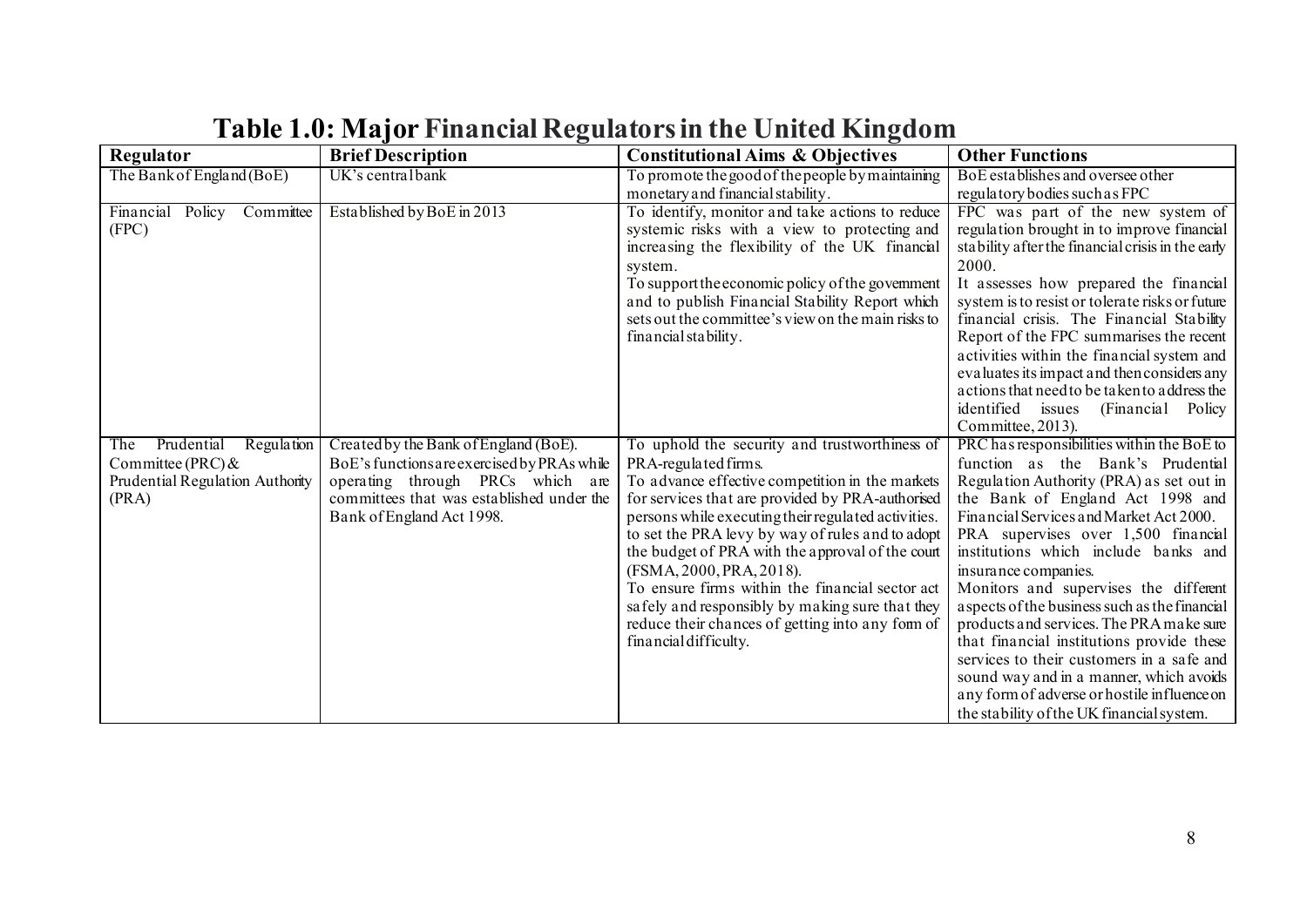| Regulator                                                                 | <b>Brief Description</b>                                                                                                                                                                                                                                                                                                                                    | <b>Constitutional Aims &amp; Objectives</b>                                                                                                                                                                                                                                                                                                                                                                                                                                                                                                                                                                                                                                                                                                                                                                                 | <b>Other Functions</b>                                                                                                                                                                                                                                                                                                                                                                                                                                                                     |
|---------------------------------------------------------------------------|-------------------------------------------------------------------------------------------------------------------------------------------------------------------------------------------------------------------------------------------------------------------------------------------------------------------------------------------------------------|-----------------------------------------------------------------------------------------------------------------------------------------------------------------------------------------------------------------------------------------------------------------------------------------------------------------------------------------------------------------------------------------------------------------------------------------------------------------------------------------------------------------------------------------------------------------------------------------------------------------------------------------------------------------------------------------------------------------------------------------------------------------------------------------------------------------------------|--------------------------------------------------------------------------------------------------------------------------------------------------------------------------------------------------------------------------------------------------------------------------------------------------------------------------------------------------------------------------------------------------------------------------------------------------------------------------------------------|
| Financial<br>Conduct<br>The<br>Authority (FCA)                            | An independent public body that is<br>funded entirely by the firms that they<br>regulate and this they do through charging<br>of fees.<br>Regulates the conduct of over 59,000<br>financial service firms.<br>Accountable to the Treasury, which is<br>responsible for the UK's financial system,<br>and which is also accountable to the UK<br>Parliament. | To protect the interest of consumers by making sure<br>that suitable amount of safeguarding and protection is<br>in place.<br>To protect and enhance the integrity of the UK<br>financial system which is aimed at protecting the<br>financial market while at the same time.<br>To promote effective competition in the interest of the<br>consumers.                                                                                                                                                                                                                                                                                                                                                                                                                                                                      | It regulates and standardizes the conduct of<br>businesses by ensuring that financial<br>markets carry out their activities (such as<br>children's ISAs, pensions, direct debits,<br>credit cards, loans to investments) in an<br>honest, fair and effective way that ensures<br>consumers get fair and reasonable deals.<br>FCA works with consumer groups, trade<br>associations, professional bodies, domestic<br>regulators, EU legislators and a wide range<br>of other stakeholders. |
| The Competition and Markets<br>Authority (CMA)                            | independent<br>non-ministerial<br>An<br>department responsible for promoting<br>competition for the benefit of consumers,<br>both within and outside the UK.                                                                                                                                                                                                | To ensure that businesses operate within the law and<br>consumers get a good deal when buying goods and<br>services.<br>To provide advisory role to government and other<br>market regulators by encouraging them to use<br>competition effectively and in the interest of the<br>consumers (CMA, 2013).                                                                                                                                                                                                                                                                                                                                                                                                                                                                                                                    | CMA investigates cases of mergers and<br>acquisitions which may arise between<br>organisations and make sure that these<br>organisations do not reduce competition.<br>Takes actions against businesses and<br>individuals that take part in cartels or anti-<br>competitive behaviour and protects<br>consumers from unfair trading practices.                                                                                                                                            |
| International Monetary<br>The<br>World<br>and<br>Bank<br>Fund<br>(IMF/WB) | Created in Bretton Woods in 1944 are<br>institutions in the United Nations System.                                                                                                                                                                                                                                                                          | To raise the economic standards of their member<br>nations. IMF focuses on macroeconomic issues.<br>WB concentrates on long-term economic development<br>and poverty reduction within the nations.<br>IMF provides policy advice and capacity development<br>support that helps countries to build and maintain<br>strong economies through the provision of loans,<br>assistance with the design of policy programmes and<br>solution of balance of payment problems especially<br>when the terms for net international payment cannot<br>be attained.<br>The WB provides technical and financial support to<br>help countries reform certain sectors or implement<br>specific projects such as building schools, providing<br>electricity and water, health care centres and<br>protecting the environment from diseases. | The financial responsibilities and activities<br>of the IMF/WB is important to the UK<br>because as a member nation, it plays a<br>significant part in the transformation<br>projects among member nations and<br>provide financial support which a reneeded<br>to strengthen the United Nations ability to<br>deal with economic and social issues.                                                                                                                                       |

# **Table 1.0: Major Financial Regulators in the United Kingdom (continued)**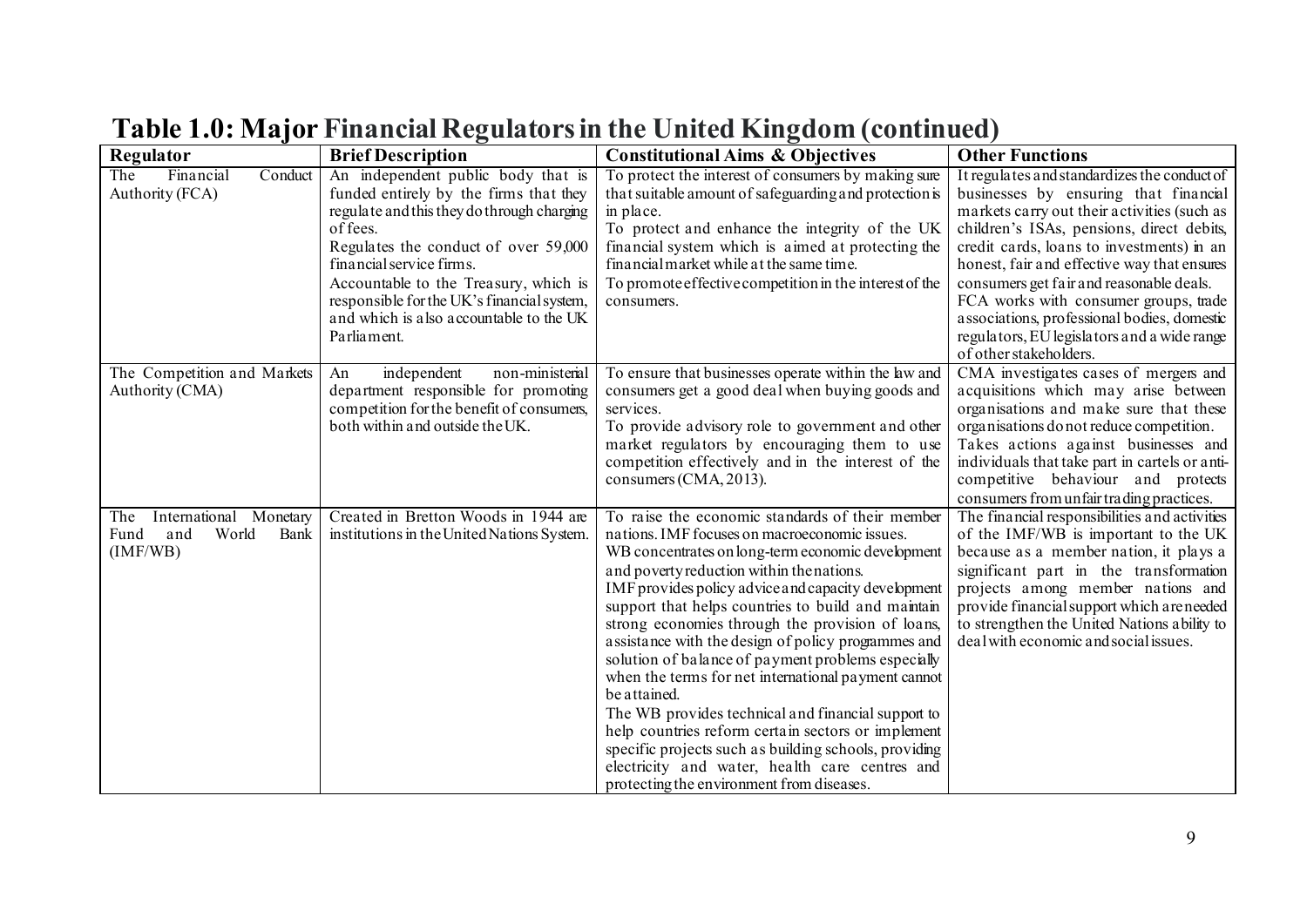| <b>Regulators</b>  | <b>Similarities</b>                                                                                                                                                                                                                                                                                                                                                                                                                                                                                                                                                                                                                                                                        | <b>Differences</b>                                                                                                                                                                                                                                                                                                                                                                                                                                                                                                                                                                                                                                                     |
|--------------------|--------------------------------------------------------------------------------------------------------------------------------------------------------------------------------------------------------------------------------------------------------------------------------------------------------------------------------------------------------------------------------------------------------------------------------------------------------------------------------------------------------------------------------------------------------------------------------------------------------------------------------------------------------------------------------------------|------------------------------------------------------------------------------------------------------------------------------------------------------------------------------------------------------------------------------------------------------------------------------------------------------------------------------------------------------------------------------------------------------------------------------------------------------------------------------------------------------------------------------------------------------------------------------------------------------------------------------------------------------------------------|
| FPC and PRC/PRA    | These institutions were established to supervise the financial system<br>in the UK.<br>They maintain money and regulate the system so as to promote<br>financial stability. Both institutions also have the responsibility to<br>prepare financial institutions for unexpected events/crisis by<br>assessing the level of tolerance or resistance of these institutions                                                                                                                                                                                                                                                                                                                    | PRC was established before the 2000 financial crisis;<br>FPC was established after the 2000 financial crisis.<br>FPC publishes financial stability reports while the PRC creates<br>policies for firms to follow and PRA supervises each firm to<br>identify problems and strategies on how to put them in checks.                                                                                                                                                                                                                                                                                                                                                     |
| <b>FCA</b> and CMA | when put under hypothetical financial pressures.<br>Both ensure customer-focused and innovative businesses so as to<br>promote better products at lower prices and protect the interest of<br>consumers.<br>Both institutions are committed to ensuring safeguarding and<br>protections are in place by making sure that businesses operate<br>within the law and customers get good deals when buying goods and<br>services. These institutions a lso regulate and standardize the conduct<br>of businesses by protecting consumers from unfair trading practices<br>and making sure that the financial market is secure by ensuring that<br>there is no consumer or competition problem. | FCA regulates financial service firms and is accountable to the<br>Trea sury while CMA is an independent non-ministerial department<br>that investigates cases of mergers and takes actions against cartels<br>or anti-competitive market behaviours.                                                                                                                                                                                                                                                                                                                                                                                                                  |
| <b>IMF/WB</b>      | Both have a wider remit as their establishments and activities are<br>tailored towards the members of the United Nations.                                                                                                                                                                                                                                                                                                                                                                                                                                                                                                                                                                  | IMF focuses on macroeconomic issues which includes providing<br>policy a dvice and capacity development support to member nations<br>with the aim of maintaining strong economy.<br>IMF also provides loans and assists member nations with the<br>design of policy programmes and solutions needed for payment<br>problems.<br>The WB on the other hand places its attention on long-term<br>economic development and poverty reduction among member<br>nations. In order to attain this goal, the WB provides technical and<br>financial support to member nations and assist countries in the<br>reform of certain sectors and implementation of specific projects. |

# **Table 2.0: Similarities and Differences in the Roles of Financial Regulatory Institutions in the UK.**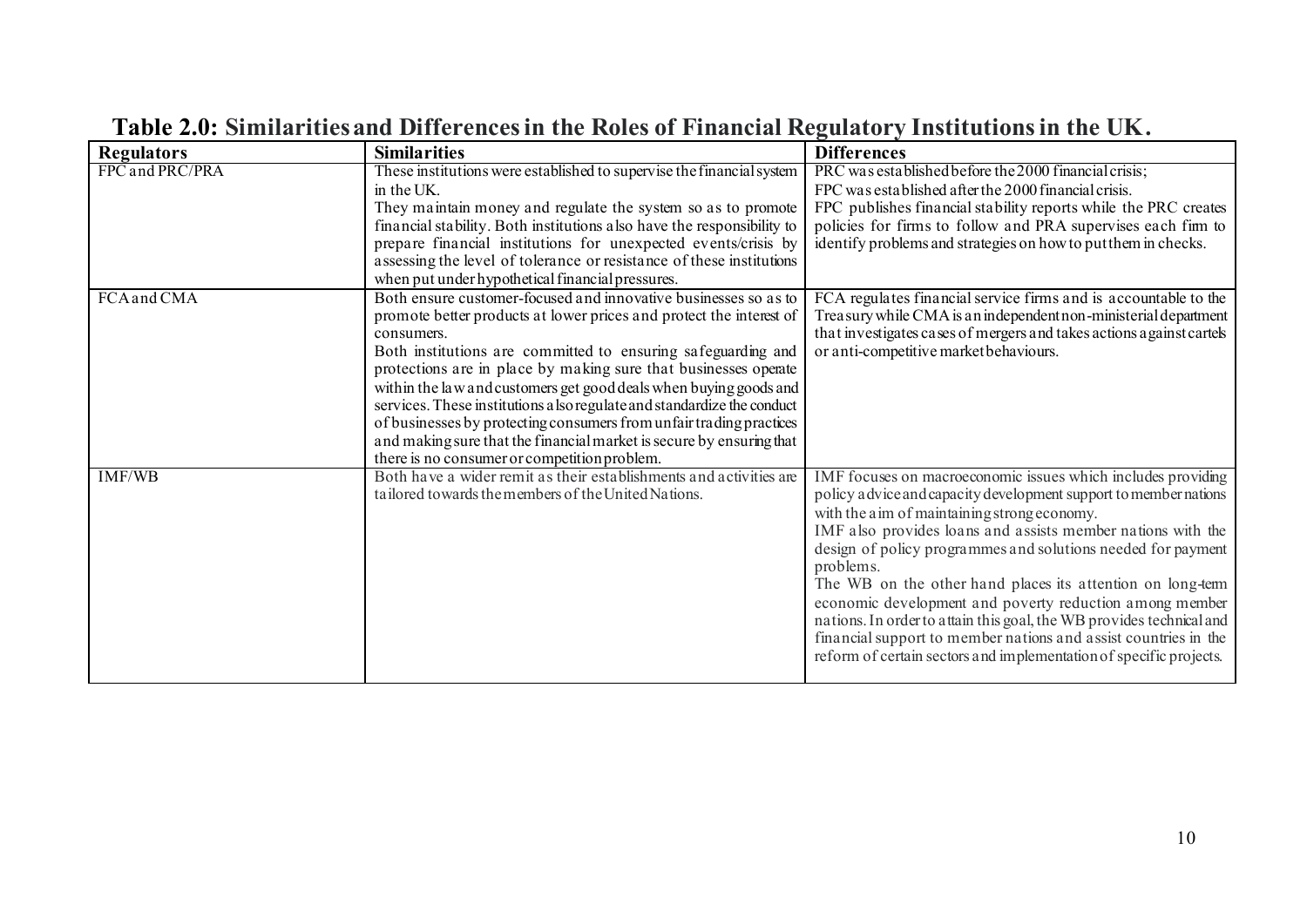#### **CASE STUDY I: Impact of Financial Regulations on UK Financial Sector**

According to the Mirror newspaper online, The Southwark Crown Court has ordered a couple who made £58million from a HBOS bank scam of over £245million to pay back over £10million - or each will be jailed for 10 years. This report reveals how Banker Lynden Scourfield, 57, forced struggling clients to use the services of his ally - David Mills while authorising huge loans to high-risk customers - regardless of their ability to repay them. The Courtwas told how Mills, 63, charged exorbitant 'consultancy' fees and expenses while running companies into the ground. Mills, his wife Alison, 54, Michael Bancroft, 76, and John Cartwright, 73, fleeced millions of pounds to fund the purchase of property across Europe, lavish birthdays in Thailand and Barbados, trips to Ascot, and a £2million 100-foot long yacht Powder monkey, shored up in the Mediterranean. The couple were ordered to repay assets, including a yacht and homes, under the Proceeds of Crime Act. When clients' firms went into administration, Mills would seize what assets were left and transferred them to his sham companies named 'The Sandstone Organisation and Knightingale Investments'. HBOS had to write off £245m from Scourfield's toxic loan book after the rogue banker's scam which lasted between 2003 and 2007 came to light. Hence, the bank, which was once the UK's biggest mortgage lender, almost went bust in the 2008 credit crunch; taxpayers were left to foot the £20.5billion bill. This case further revealed how Scourfield who worked in HBOS Reading branch, conspired to corrupt, money laundered and involved in four other counts of fraudulent trading, he was jailed for 11 years in February 2017. Additional investigation into this case showed that Scourfield's kickbacks included holidays around the world in the best hotels. David was jailed for 15 years, Alison was jailed for three years, Bancroft was jailed for 10 years, Cartwright for three-and-a-half years and HBOS banker Mark Dobson, 57, received four and a half years. A detailed analysis of the case revealed that the couple made a total of £58m from the fraud and returned to court for a hearing under the Proceeds of Crime Act. During the hearing, David was ordered to repay £5.6m while Alison must pay £4.8m after a probe into their realisable assets. While reading the judgement, Judge Beddoe ordered the couple to repay the amounts within three months or face another ten years each in jail (Mirror Newspaper Online, 16/09/2019).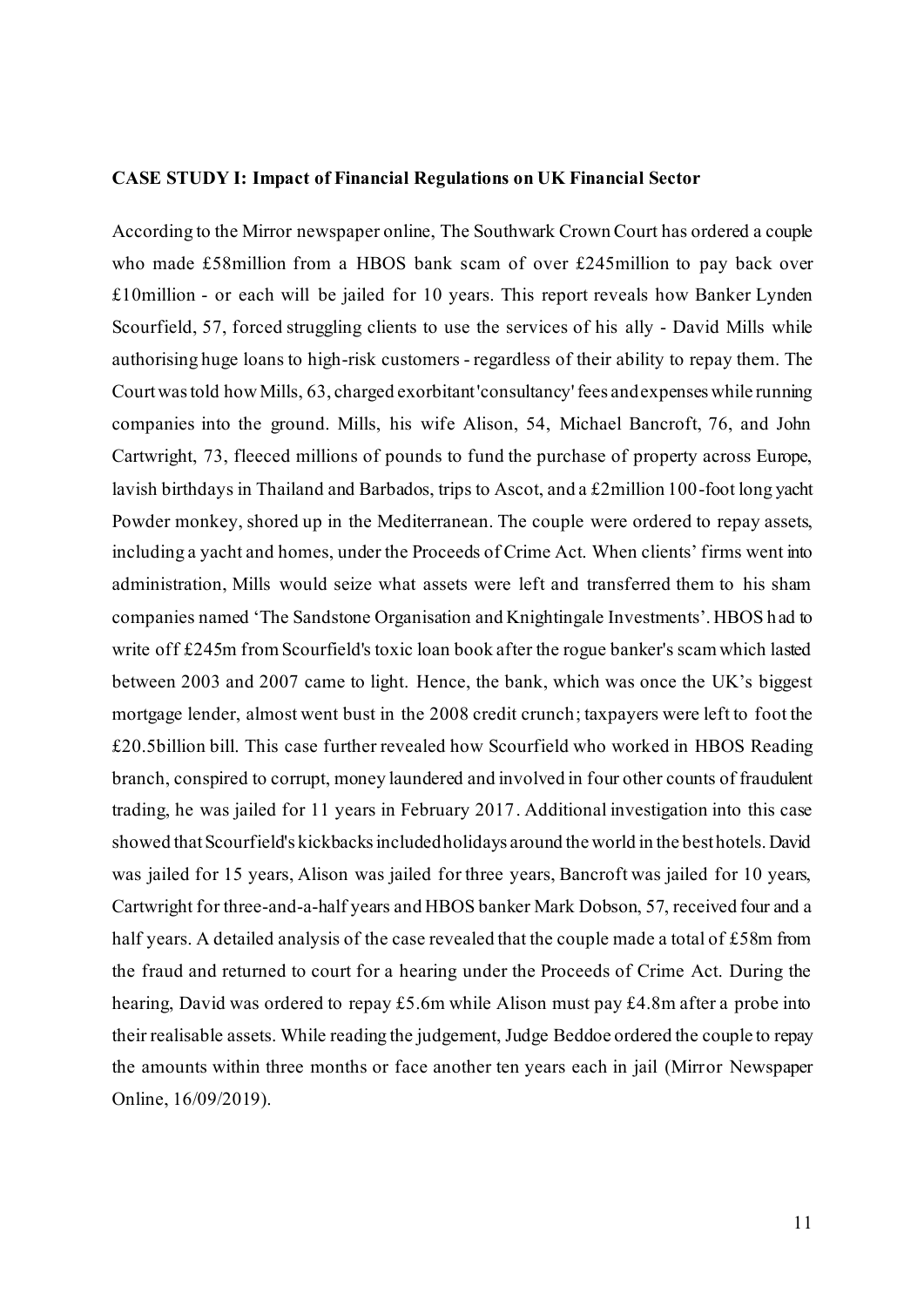### **Group Activity 3.**

- *1. Identify and discuss the key financial regulation issues in this case study?*
- *2. Mention the UK regulatory bodies that were involved in this case and highlight their roles?*
- *3. How did the legislation facilitate the prosecution process and its outcome in the case study?*
- *4. To what extent did the financial regulations monitor the activities of HBOS and protect its customers from risk and fraud?*

#### **4.0. Relevance of Financial Ethics for Human Resource Managers**

HR as a profession is relevant in financial ethics considering that HR professionals are viewed as strategic partners in the organisational structure. Usually, they are members of top management team playing a vital role through human capital management in the achievement of sustained competitive advantage as against short-term gains fuelled by unethical conducts. Furthermore, HR managers are often viewed as considered Employee Advocates saddled with maintenance of employee – employer relations. This role represents traditional practice of HR. However, as the practice evolves HR managers are increasingly become strategically relevant as they become internal consultants, business partners and trusted advisors on human capital. This emerging role diminish their power balance role in employee-employer relations with power tilting toward the elites in the organisations. As the elite are known for vigorously pursuing the maximisation of shareholders' wealth with little or no consideration for larger societal good, implicitly HR managers are implicated in condoning unethical conducts (MacKenzie, et al., 2012).

Strategic HR practices mainly focus on 'resource maximization, productivity enhancement' and the promotion of 'core capabilities of the organization' (Anderson, 2009). This brand of HR practices was tasked with the responsibility of developing and remunerating employees with high performance (short -term orientation). This practice is construed as the economiccentric orientation of HR practice.

Beyond the evidently clear HR practice that has evolved from set of operational and tactical activities (that facilitate individual, group and organisational learning and development, reward and sanctioning erring members) to strategic roles (being internal consultants, business partners and reliable advisors to the management), HR practitioner must stand up to be counted by ensuring compliance to practices that promote "macro" social contract and the common good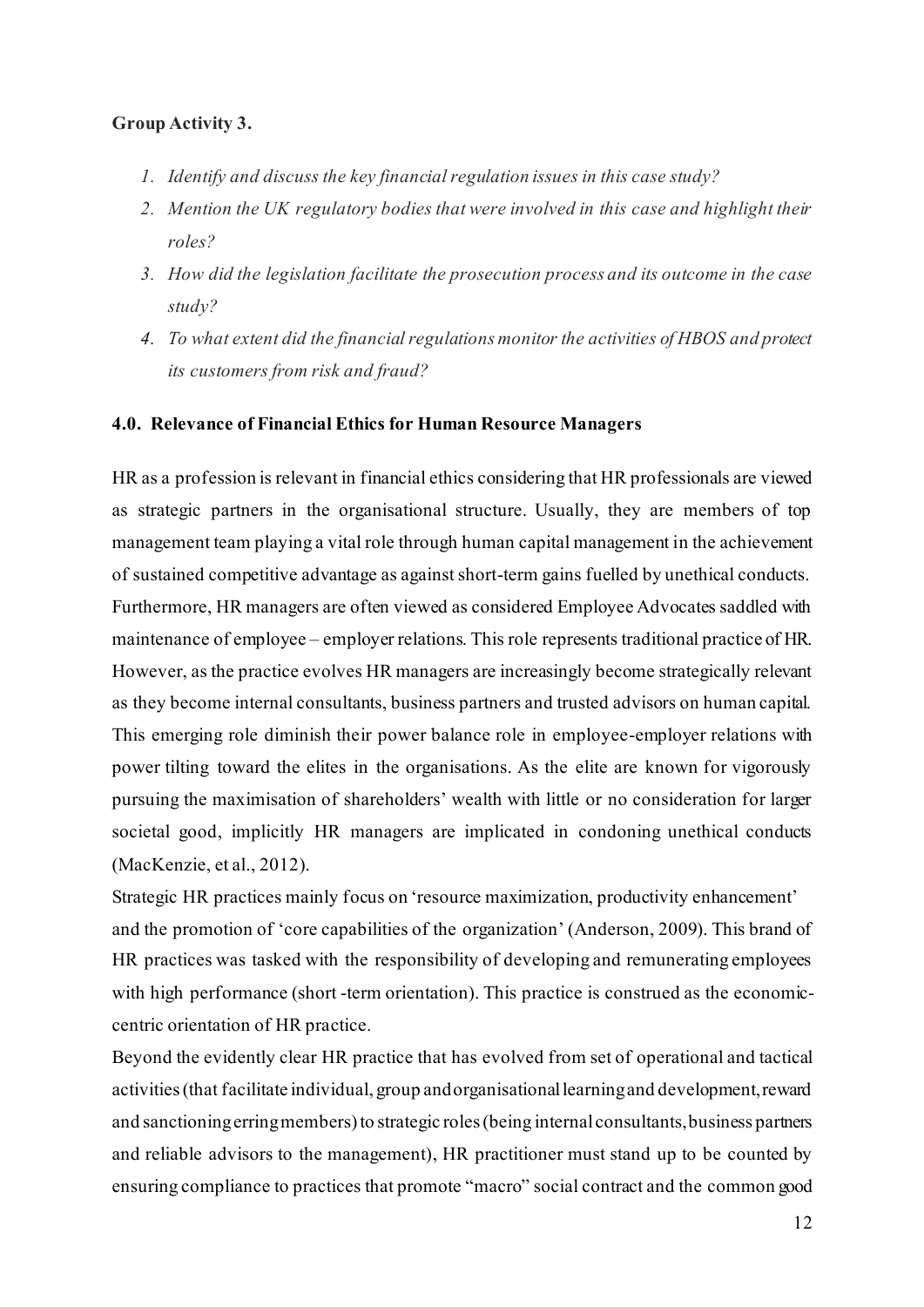of the society at large. This can be done by promoting within the organisational settings, adherence to ethically sound practices that support sustainable growth and profit not just for the few but for wider stakeholders at large.

# **Group Activity 4.**

- *1. In what ways, is Financial ethics to HR managers?*
- 2. *Financial ethics must of necessity seeks the common good of "macro" community as against "micro" elite. What do you understand by this statement? Discuss your responses in your learning groups.*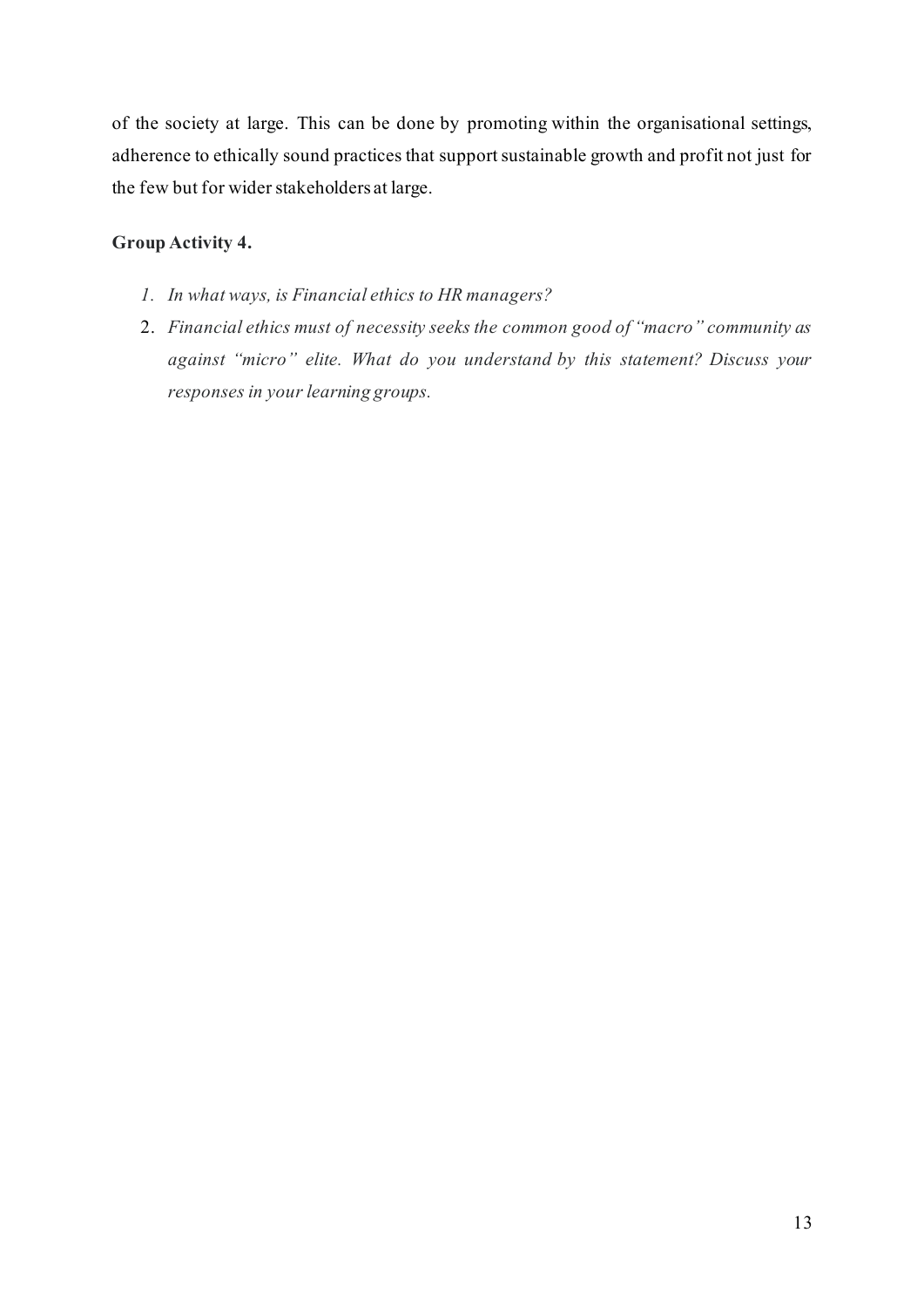#### **References:**

Amadeo, K. (2019). Financial Regulations: Do Regulations Keep Your Money Safer? https://www.thebalance.com/financial-regulations-3306234, last assessed 14/09/19.

Anderson, V. 2009. Desperately seeking alignment: reflections of senior line managers and

HRD executives. Human Resource Development International 12, no. 3: 263–77.

Ball, R. (2006). International Financial Reporting Standards (IFRS): pros and cons for investors. *Accounting and business research*, *36*(sup1), 5-27

BBC News, (2018). Carillion Finance Directors to Be Probed by Regulator, available @: **https://www.bbc.co.uk/news/business-43456103 ,** (accessed on 12/09/2019)

Brockington, R. (1993). Dictionary of Accounting and Finance. 2<sup>nd</sup> Edn. Pitman, London. UK. Brunnermeier, M., Crockett, A., Goodhart, C. A., Persaud, A., & Shin, H. S. (2009). *The fundamental principles of financial regulation* (Vol. 11). ICMB, Internat. Center for Monetary and Banking Studies.

Central Bank of Ireland (2019): What is financial regulation and why does it matter, https://www.centralbank.ie/consumer-hub/explainers/what-is-financial-regulation-and-whydoes-it-matter, (last assessed 14/09/19).

Clavien, R. (2015). Financial Ethics: A Systems Perspective, in the Journal of the American Society of Military Comptrollers, 37 - 40Collins, B. & McKeith, J. (2010). Financial Accounting and Reporting. Mc Graw-Hill, London UK.

Competition and Markets Authority, 2013: https://www.gov.uk/government/organisations/competition-and-markets-authority/about#ourresponsibilities, (last assessed 09/09/19).

Donaldson, T., (2003). Editor's Comments: Taking Ethics Seriously: A Mission Now More Possible, Academy of Management Review, Vol.28 (3), 363 – 366.

Donaldson, T. and Dunfee, T. W. (2002). Ties That Bind in Business Ethics: Social Contracts and Why They Matter, Journal of Banking & Finance, 26, pp. 1853 – 1865.

FCA, (2017). Enhancing Market Integrity: https://www.fca.org.uk/about/enhancing-marketintegrity,last assessed 10/09/19

Financial Conduct Authority, 2013a: About FCA: https://www.fca.org.uk/about, last assessed 10/09/19

Financial Conduct Authority, 2013b: Enhancing Market Integrity: https://www.fca.org.uk/about/enhancing-market-integrity,last assessed 10/09/19 Financial Conduct Authority, 2017: Protecting Customers. https://www.fca.org.uk/about/protecting-consumers, last assessed 07/09/19

14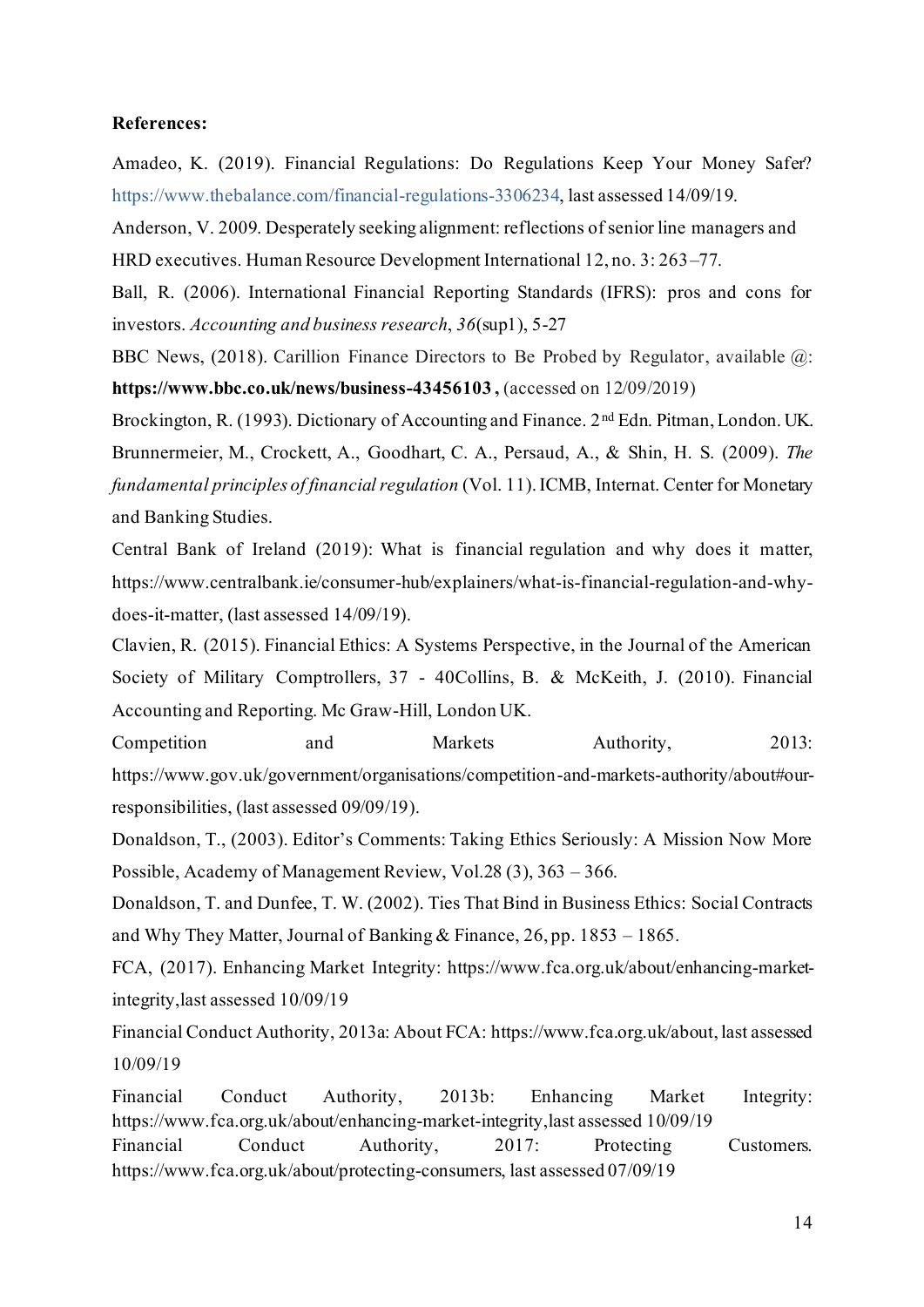Financial Policy Committee, 2013. https://www.bankofengland.co.uk/about/people/financialpolicy-committee, 11/09/19

Financial Services and Markets Act 2000.

http://www.legislation.gov.uk/ukpga/2000/8/section/1B, last assessed 10/09/19.

Graham, G. (2004) Eight Theories of Ethics, Routledge, 11 New Fetter Lane, London.

Hall, M. J. (2009). The reform of UK financial regulation. *Journal of Banking Regulation*, *11*(1), 31-75.

Hunt, S. D., and Vitell, S. (1986). A General Theory of Marketing Ethics. Journal of Macromarketing, 6(1): 5-16.

ICAEW: https://www.icaew.com/technical/financial-reporting/other-reporting-issues/otheruk-regulation, last assess 14/09/19

IMF and World Bank Factsheet, (2019). https://www.imf.org/en/About/Factsheets/Sheets/2016/07/27/15/31/IMF-World-Bank,last assessed 07/09/19.

International Business Advisor. (2018). Enron Scandal: The Fall of Wall Street Darling. http://internationalbusinessadvisor.com/enron-scandal-the-fall-of-a-wall-street-darling/last assessed 12/09/2019.

International Code of Ethics for Professional Accounts (2018). Available  $\omega$ : https://www.ethicsboard.org/iesba-code, (last accessed 15/09/19).

International Accounting Standard Board (2016). https://www.ifrs.org/news-and events/calendar/2016/january/international-accounting-standards-board/ (last assessed 11/09/19).

International Ethics Standards Board for Accountants (2011). Available @: https://www.ethicsboard.org/ (last assessed 15/09/19).

International Finance Reporting Standard (2017). Available @: https://www.ifrs.org/ , (last assessed 09/09/19).

MacKenzie, C., A. Garavan, T. N. and Carbery, R. (2012). Through the Looking Glass: Challenges for Human Resource Development (HRD) Post the Global Financial Crisis – Business as Usual? Human Resource Development International, Vol. 15:3, pp.353-364,

DOI: 10.1080/13678868.2012.669236

Mirror Newspaper online, Couple Who Stole £58m From HBOS Told To Repay £10m - Or Face 10 Years In Jail, Available @: https://www.mirror.co.uk/news/uk-news/couple-who-stole-58m-hbos-20073642, (last assessed 23/09/2019).